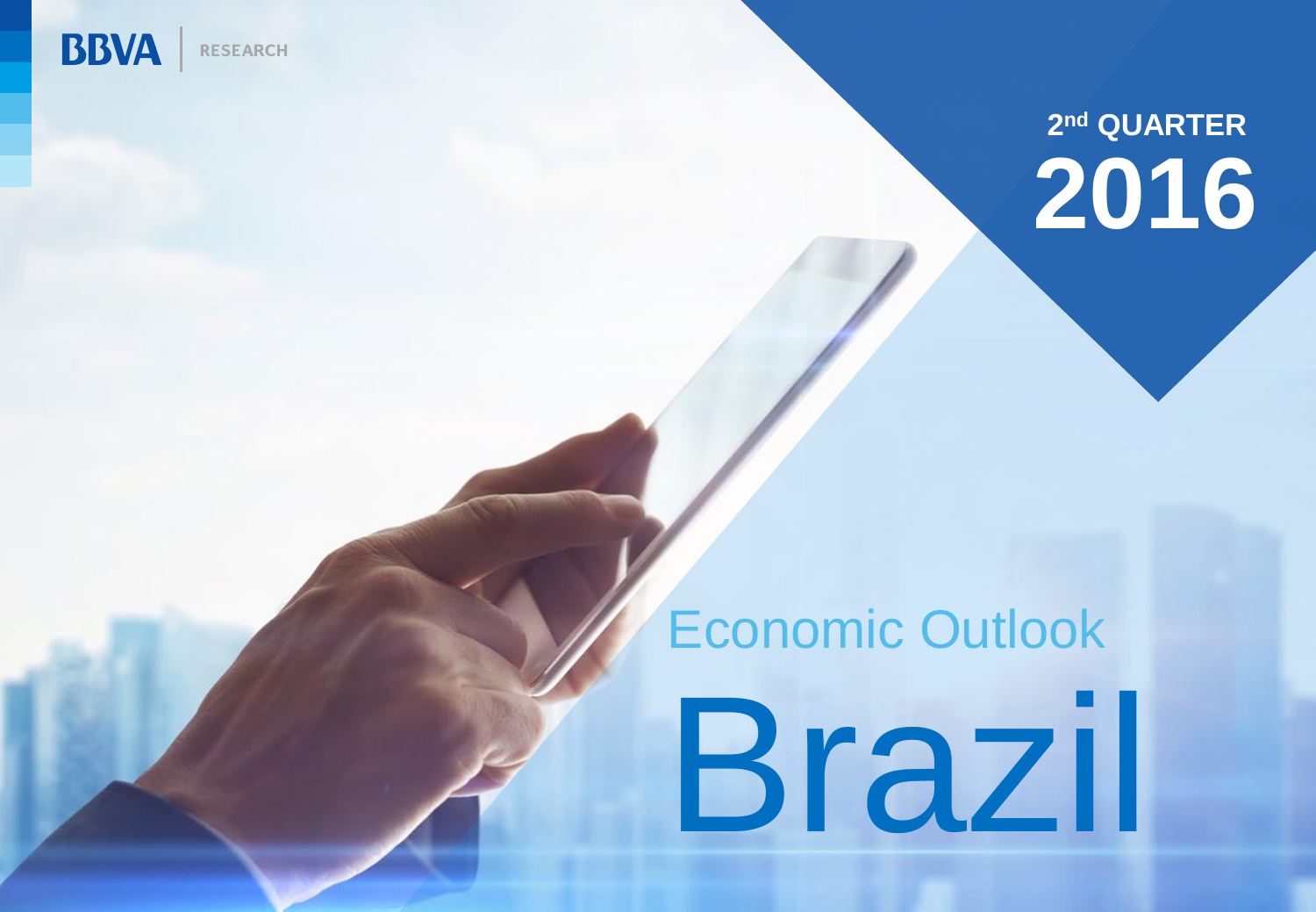**BBVA RESEARCH** 

## Main messages

Economic activity will continue to weaken while the political environment should remain turbulent

GDP will fall around 3.0% in 2016, driven by a contraction of around 6% in the domestic demand

We expect positive GDP growth in 2017, but activity recovery will be slow, in line with our estimates showing potential growth of just 1%

Inflation slowdown and current account improvement will bring some relief, while fiscal concerns will continue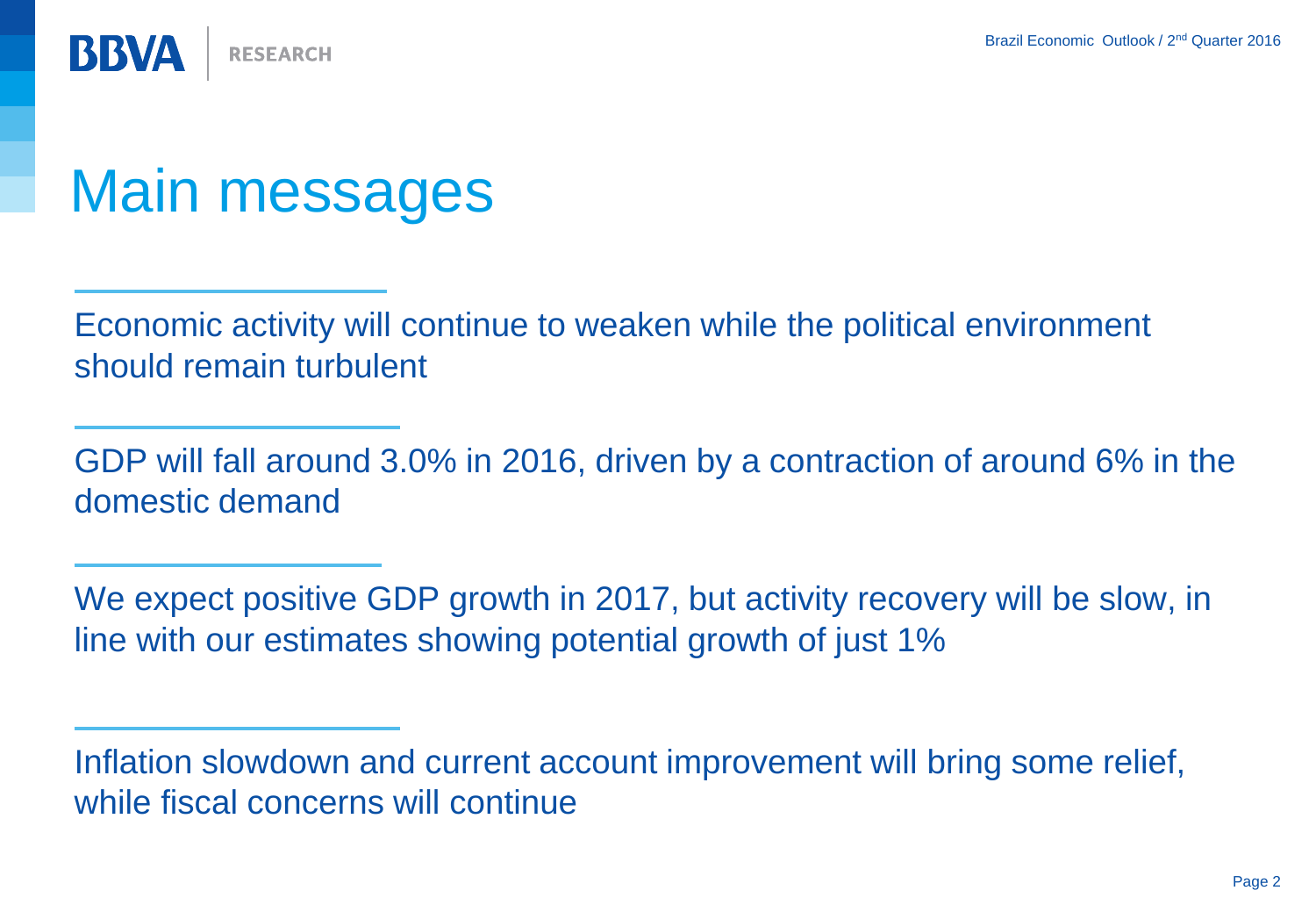

# **Global**

Global environment: fragile and China-dependent growth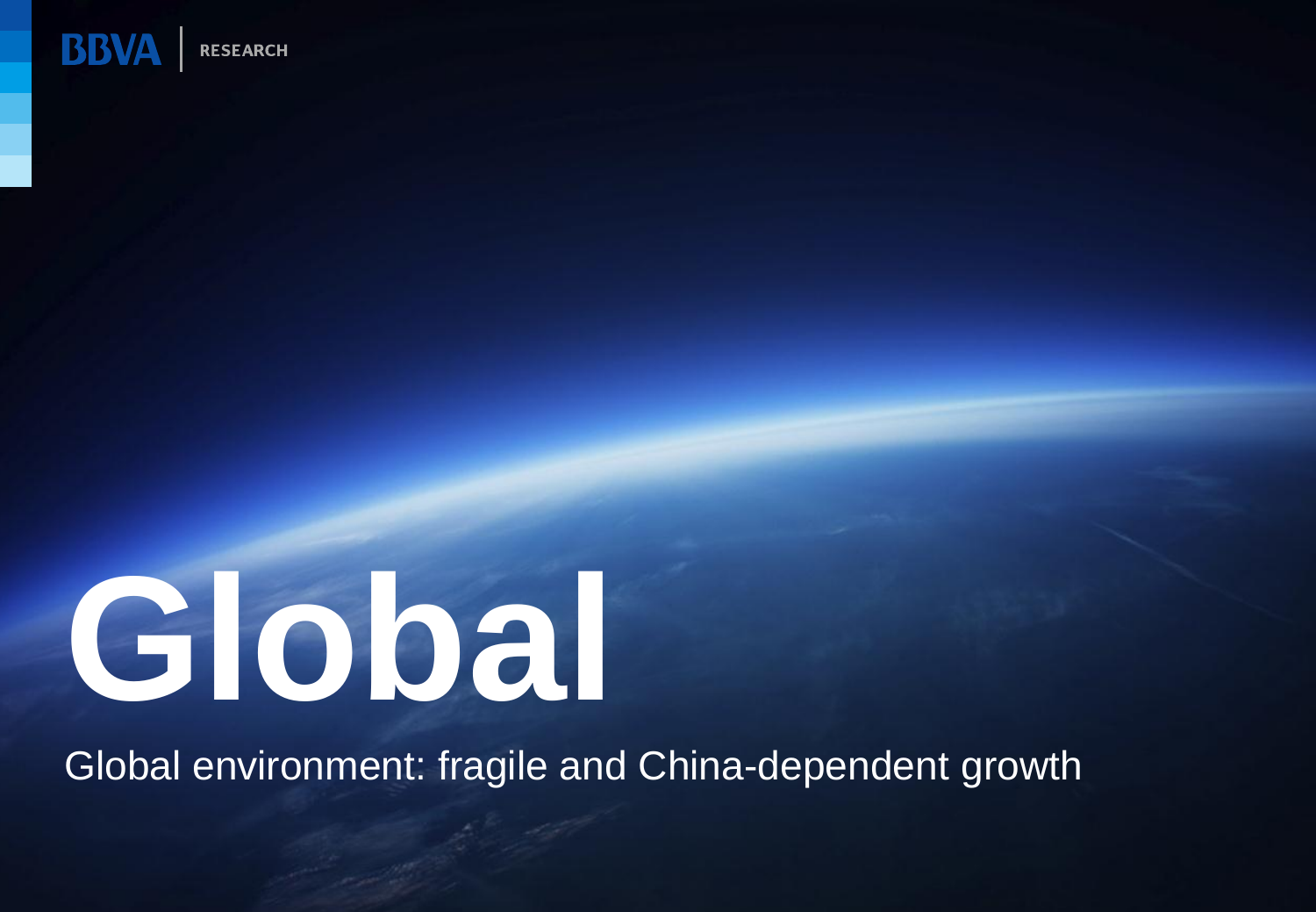**RESEARCH** 

**BBVA** 

## Global environment: fragile and Chinadependent growth

#### **World GDP (QoQ%). Forecasts for 1Q16 and 2Q16 based on BBVA-GAIN** MORE AND MORE WORLD GDP accelerated somewhat and



financial tensions eased in the last few months

…as concerns about China and US monetary policy lessened.

World growth is expected to continue to accelerate gradually, but to remain fragile and dependent mainly on the evolution of **China**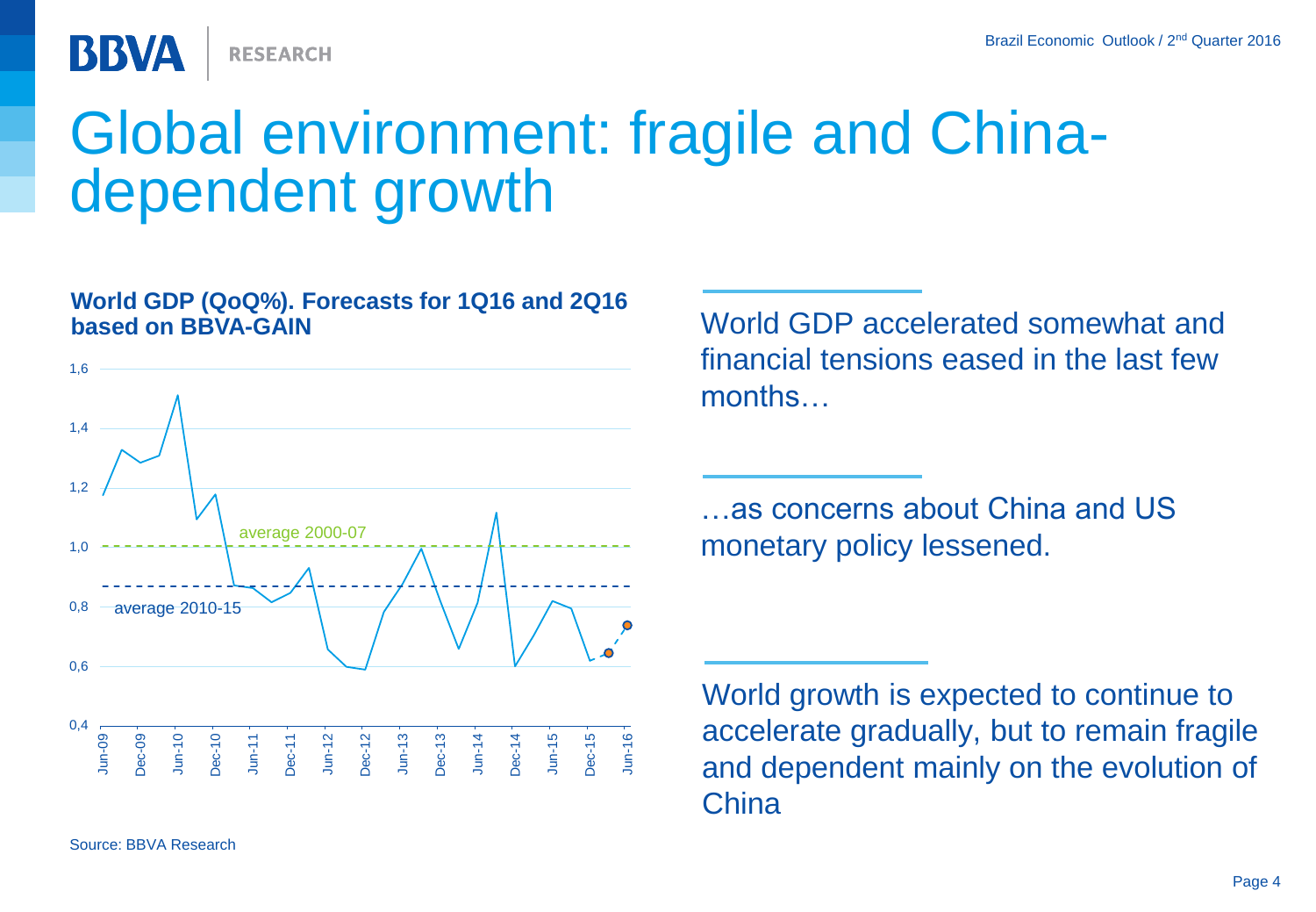# **Brazil Brazil Brazil Brazil Brazil Brazil Brazil Brazil Brazil Brazil Brazil Brazil Brazil Brazil Brazil Brazil Brazil Brazil Brazil Brazil Brazil Brazil Brazil Brazil Brazil Brazil Brazil Brazil Brazil Brazil Brazil Braz**

**Economic activity will contract sharply in 2016 and recover timidly in 2017**

Brazil Economic Outlook / 2nd Quarter 2016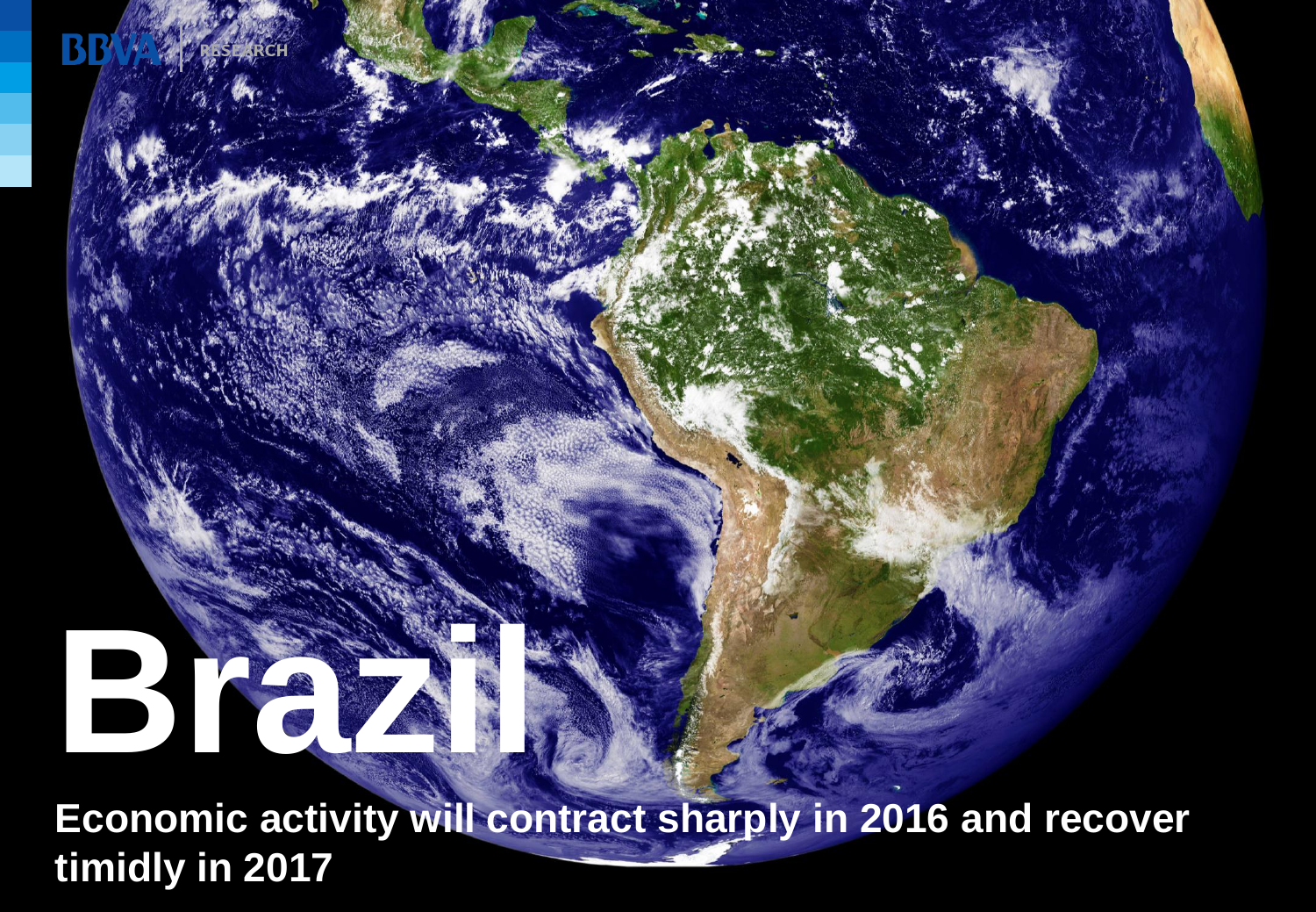

## The political environment is expected to remain turbulent



#### **Michel Temer's approval rating (%)**

Following recent decision by the Congress, President Rousseff stepped aside and Vice-President Michel Temer assumed presidential duties.

Once the doubts about who will govern the country have been mostly cleared up, we see some room for domestic uncertainty to fall.

However, we expect political tensions to remain high for many reasons: i) it is not clear whether the new administration will have the needed support to govern, ii) ongoing corruption scandals, iii) economic crisis, iv) fierce opposition, etc.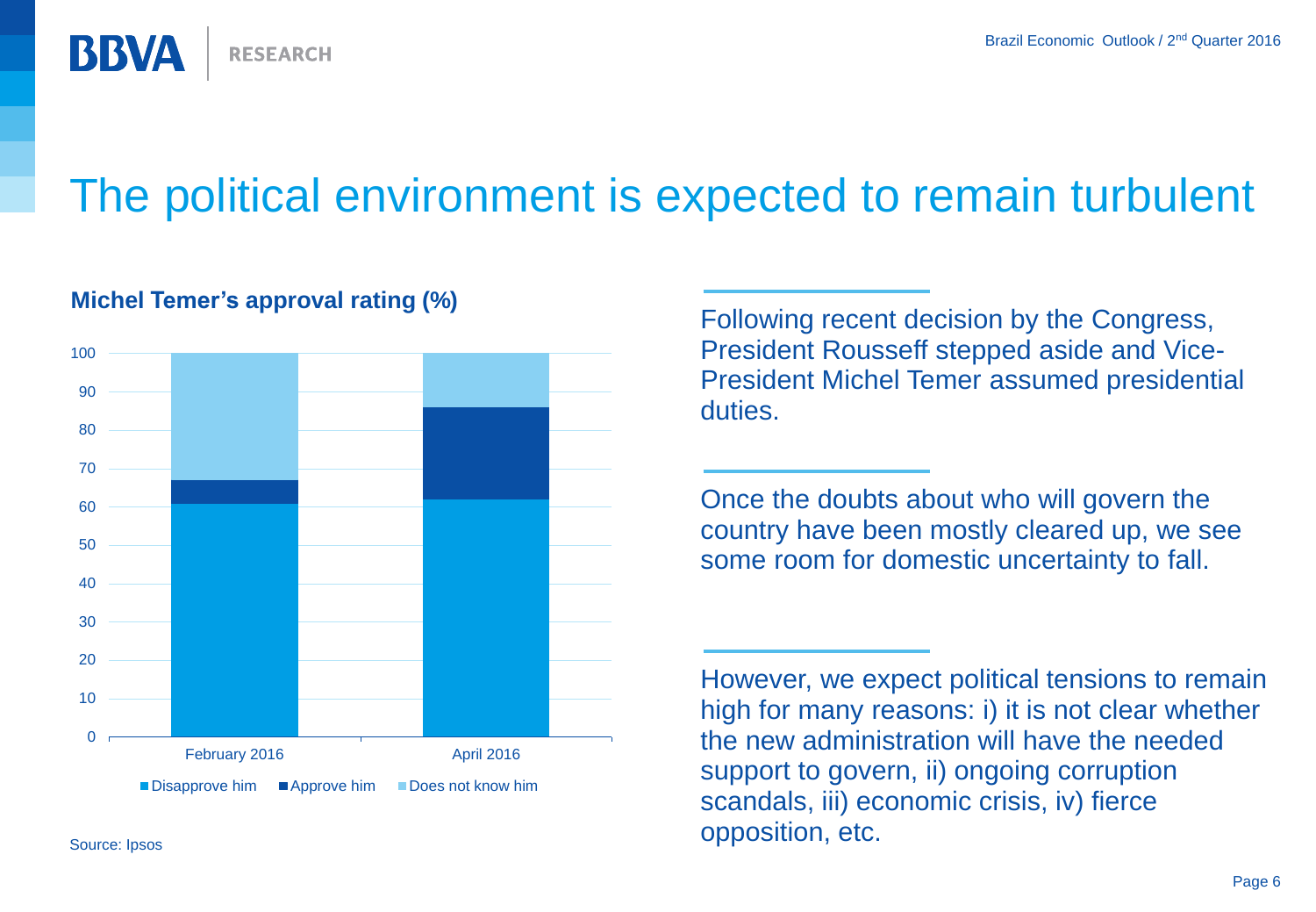



**RESEARCH** 

#### Confidence levels could increase, but are expected to remain at low levels

Source: CNI, Fecomercio and BBVA Research Source: BBVA Research Source: BBVA Research

**BBVA** 

**GDP growth (QoQ%)**



GDP to contract in 1H16 (not as much as in 2H15), stabilize in 2H16 and be back into positive territory in 2017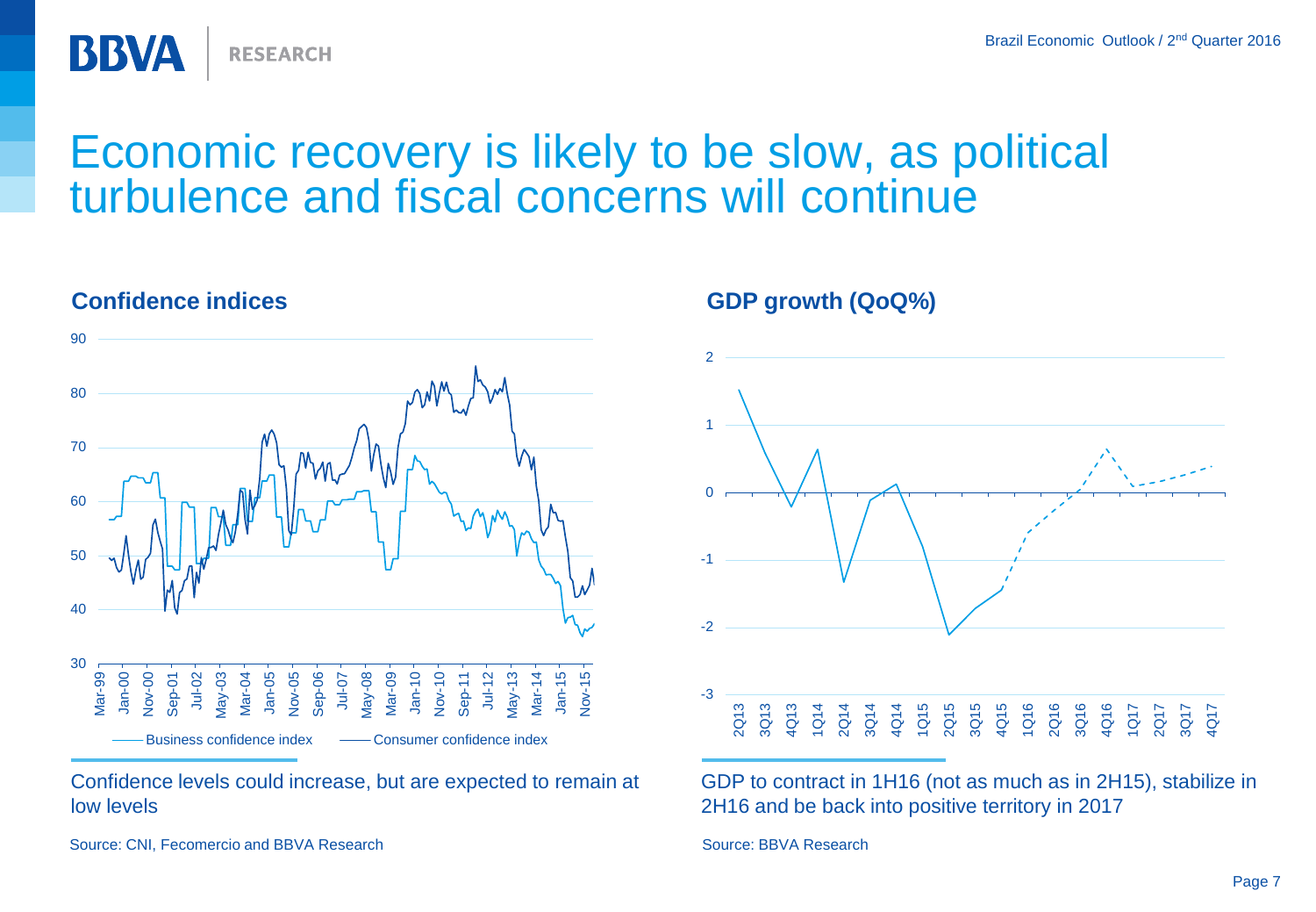

## GDP is expected to decrease 3.0% in 2016 and grow by 0.9% in 2017

#### (% growth)  $-15$ -10 -5 0 5 10 15 20 -6 -4 -2 0 2 4 6 8 10 1998 9<br>2005 2008 2006<br>2008 2008 2008 2009 2010 2011 2012 2013 2014 2015(f) 2016(f) 2017(f) GDP - World GDP - Terms of trade (right)

**Brazil's GDP, terms of trade and world's GDP**

Global environment is likely to be more supportive in 2017



#### **GDP growth: contributions of domestic and foreign demand**

Moreover, the economy will benefit from a mild decline in domestic uncertainty, a slowdown in inflation, a less contractive monetary policy, etc

Source: IMF and BBVA Research Source: IBGE and BBVA Research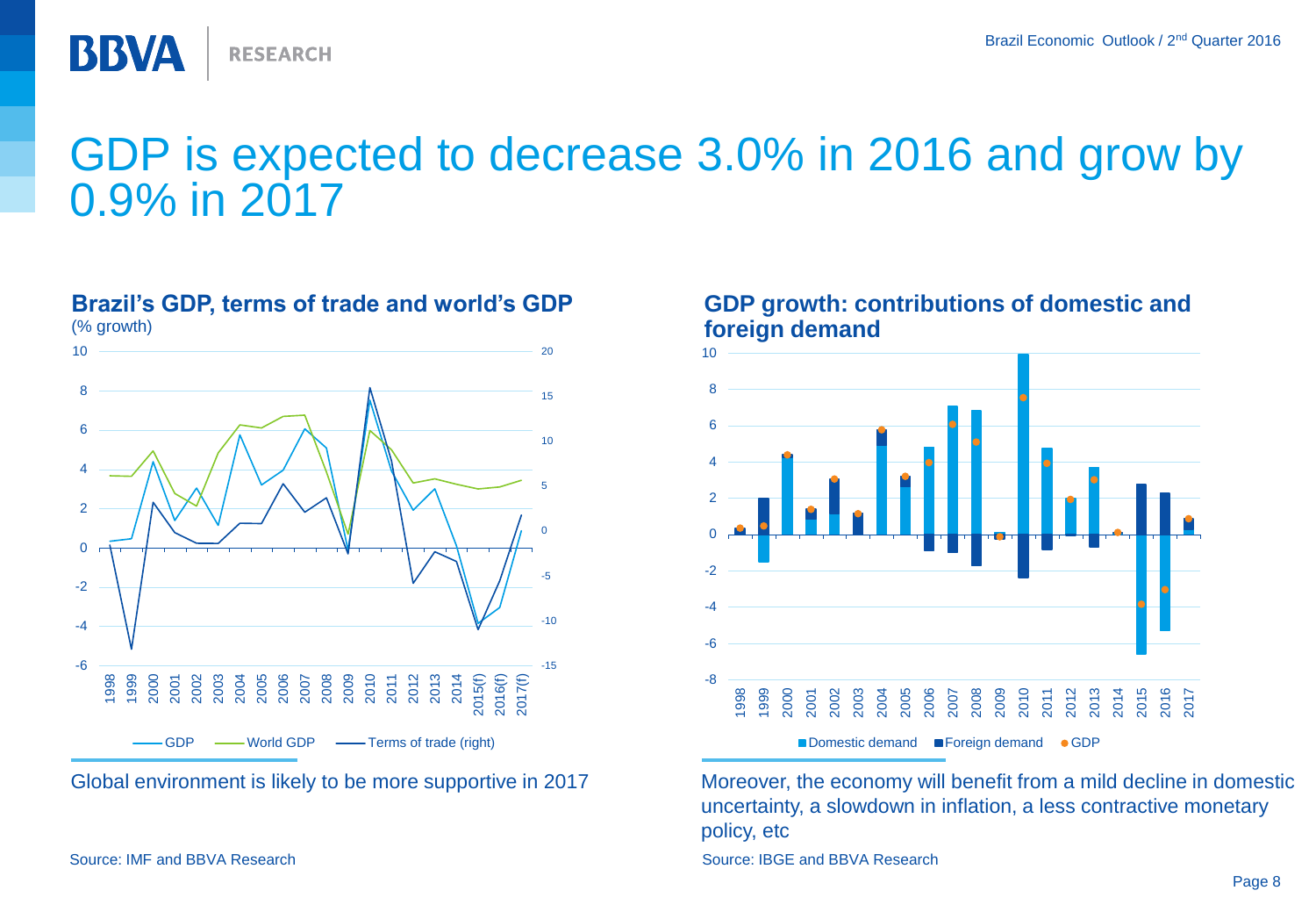

## Low growth scenario is reinforced by estimates showing that potential GDP has fallen to just 1.0%



Due to lower contributions from capital, labor and productivity, potential GDP has fallen significantly.

#### **Potential output by contributors Current potential GDP estimates for 2006-2010, 2011-2015 and 2016-2020 and previous (2015) estimates for the 2016-2020 period**





Source: BBVA Research Source: BBVA Research Source: BBVA Research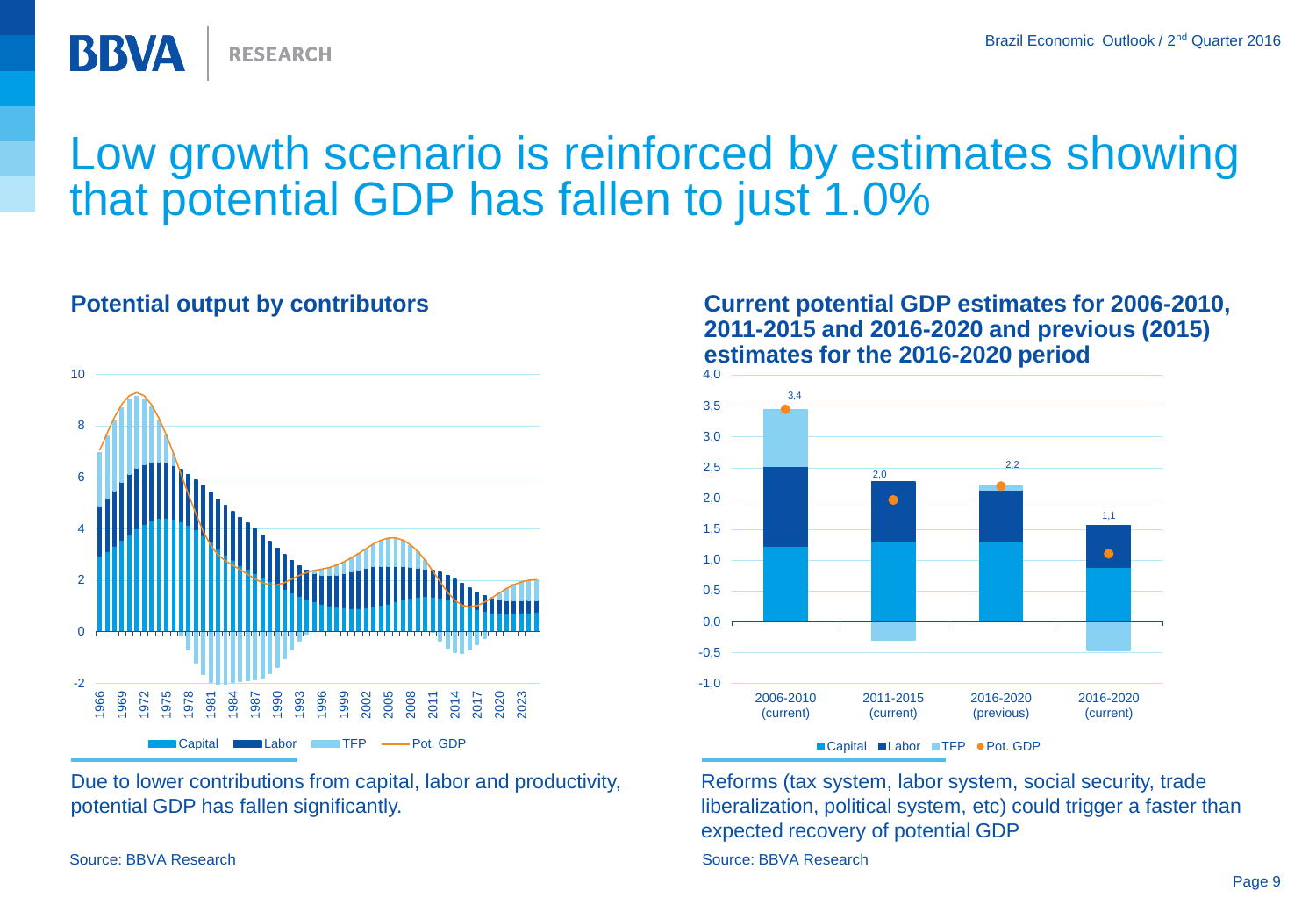

## Domestic demand deceleration is finally affecting inflation more significantly

#### **Inflation: headline, food, regulated and service (YoY %)**



The main drivers of the slowdown are (and will continue to be) the smaller adjustments in regulated prices and the contraction of domestic demand.

#### **Headline inflation: observed and forecasts (YoY %, end of quarter)**



Recent inflation moderation reinforces our forecasts that inflation will fall to 6.8% in 2016 and 4.5% in 2017.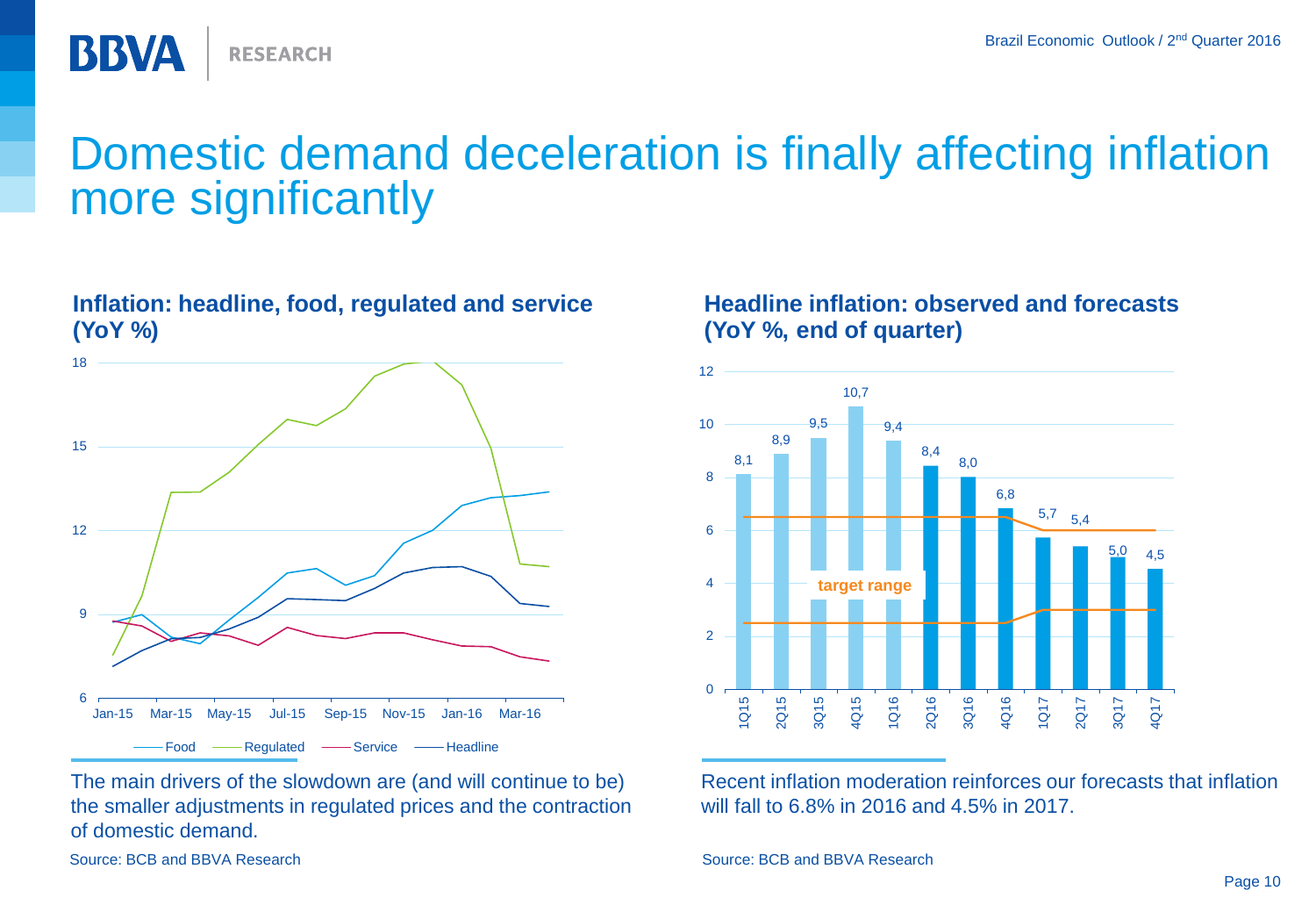

## Relatively high inertia in Brazil is one of the obstacles for inflation to slow down more significantly

#### **Persistence of headline inflation: based on the estimation of a Phillips curve (Jan/04-Mar/16)\***



Different inertia measures show that inertia in Brazil is relatively high…

\* Due to data issues, the sample for Argentina starts in August 2006. The results are significant at a 5% level for Argentina, Brazil, Colombia, Peru and Mexico and at 10% for Chile. Source: BBVA Research

#### **Persistence of core inflation: based on the estimation of a Phillips curve (Jan/04-Mar/16)\***



…reinforcing our view that inflation will only converge to the targets next year.

\* Due to data issues, the samples for Argentina and Uruguay start in April 2008 and January 2011, respectively. The results are significant at a 5% level for Argentina, Brazil, Colombia and Mexico and at a 10% level for Peru and Uruguay. Source: BBVA Research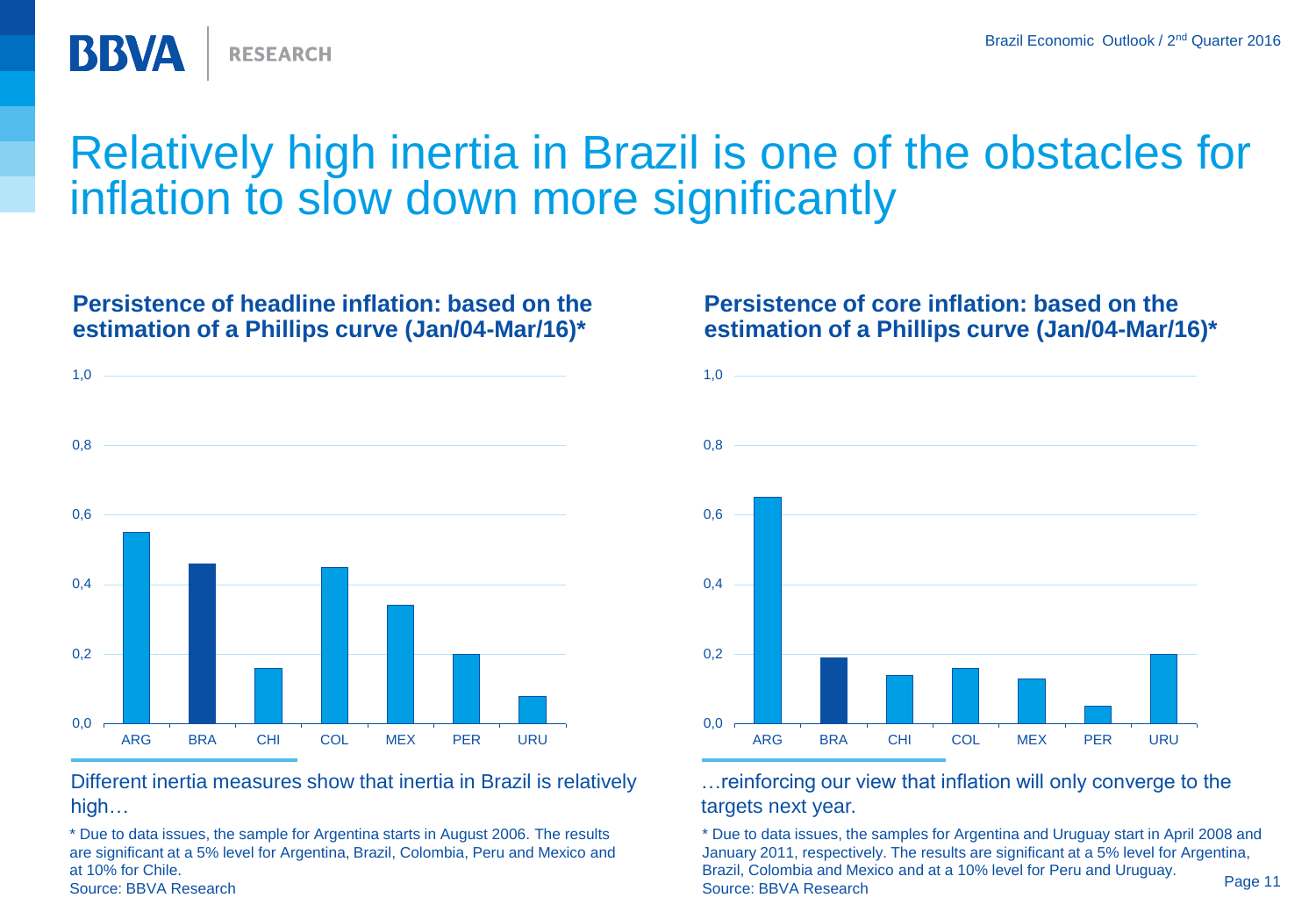Inflation slowdown brings some relief, but the time for a monetary easing has not arrived yet



Inflation expectations have fallen lately, but a further decline is needed for the BCB to start to cut the Selic rate

Source: BCB and BBVA Research Source: BCB and BBVA Research Source: BCB and BBVA Research

BBVA

**RESEARCH** 





Although the possibility of a new BCB governor being appointed soon increases uncertainty, we expect monetary easing to begin only next year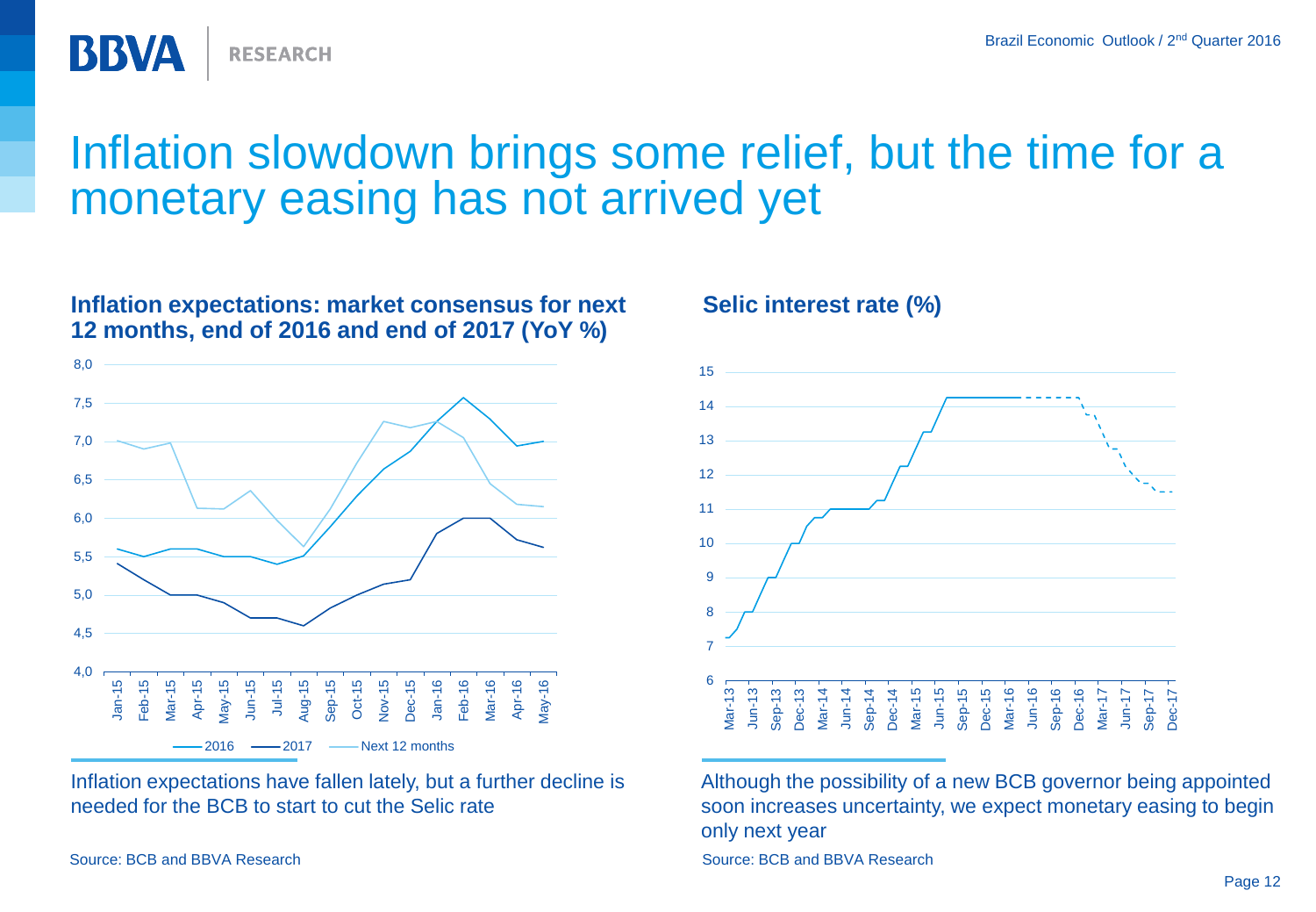

## We remain skeptical about a short-term solution to the fiscal crisis

#### **Fiscal indicators: primary balance, interest payment and gross public debt (% of GDP)**



Although the new administration seems willing to address fiscal matters, we are skeptical about its ability to approve a significant social security reform and to effectively reduce the degree of rigidity of public expenses

Therefore, we expect public accounts to continue to worse and fiscal risks (debt crisis, fiscal dominance, etc) to remain in place

The gross public debt is forecast to jump from 66% of GDP in 2015 to 72% in 2016 and 75% -14,0 in 2017.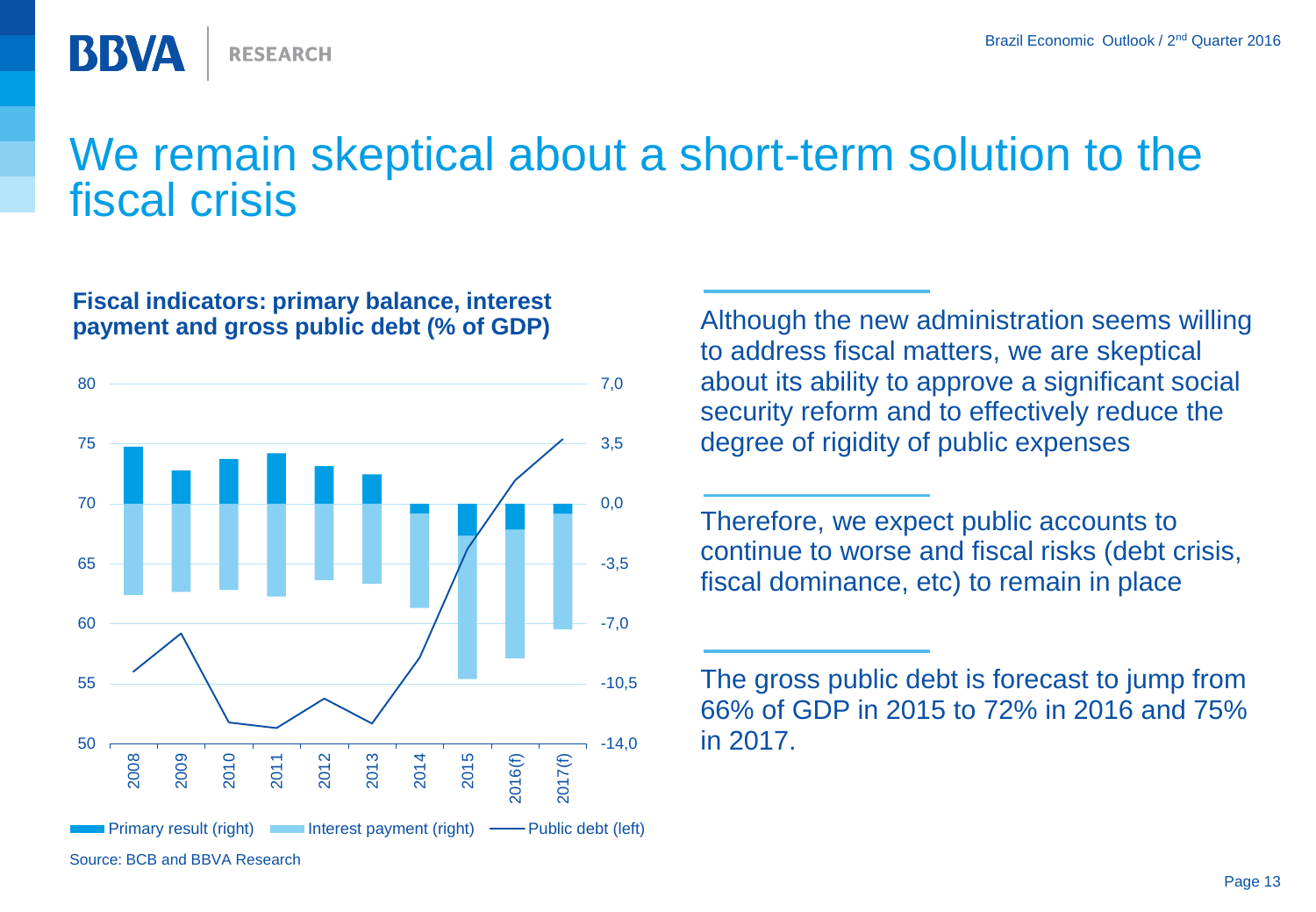

### Financial markets: after the storm comes the calm; and then another storm?

**Commodity prices (CRB index), equity markets (BOVESPA), sovereign spreads (EMBI +) and exchange rate (USD/BRL). Indexes: figures as of July 20, 2015 =100.**



Local financial assets recovered in the last months the losses recorded during the second half of 2015, in line with commodity prices dynamics. We expect financial turbulence to remain high.

<sup>\*</sup> Higher values represent a weaker Brazilian real, a higher BOVESPA index and a higher sovereign spread. Data until May 11. Source: Datastream, CRB and BBVA Research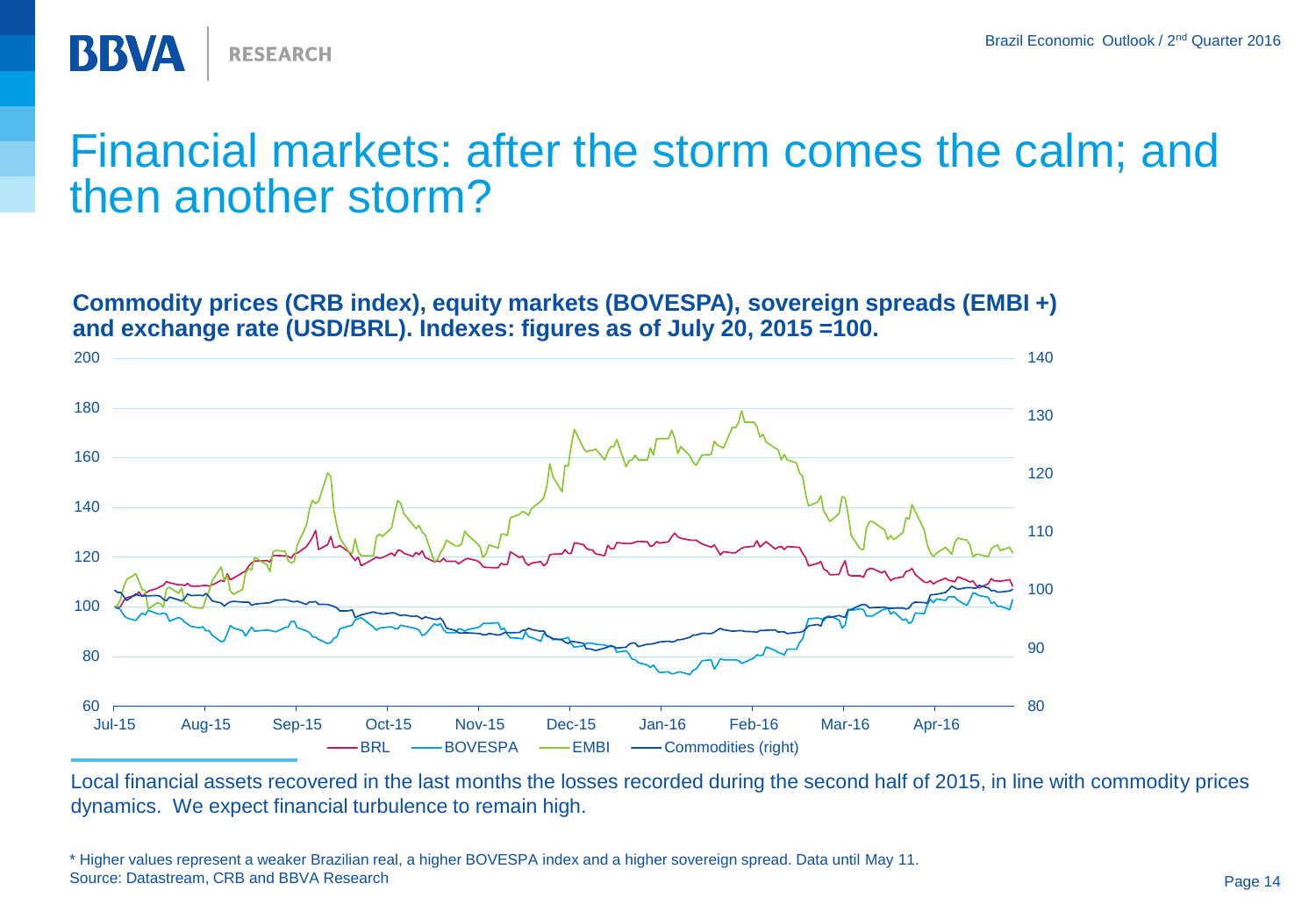

#### **(nominal and real rates)** 1,5 2,0 2,5 3,0 3,5 4,0 4,5 Jan-13 Apr-13 Jul-13 Oct-13 Jan-14 Apr-14 Jul-14 Oct-14 Jan-15 Apr-15 Jul-15 Oct-15 Jan-16 Apr-16 Jul-16 Oct-16 Jan-17 Apr-17 Jul-17 Oct-17 Nominal Exchange rate -- Real exchange rate

**Exchange rate: Brazilian real per USD dollar** 

**RESEARCH** 

Global volatility due to concerns on China and US monetary policy and our view that fiscal and political issues will continue to weigh negatively…

Source: BCB and BBVA Research Source: BCB and BBVA Research Source: BCB and BBVA Research

BBVA

#### **Current account (% of GDP)**



…support the view that the BRL will weaken, helping CA deficit to decline, which will further reduce the risk of a balance-of-payments crisis.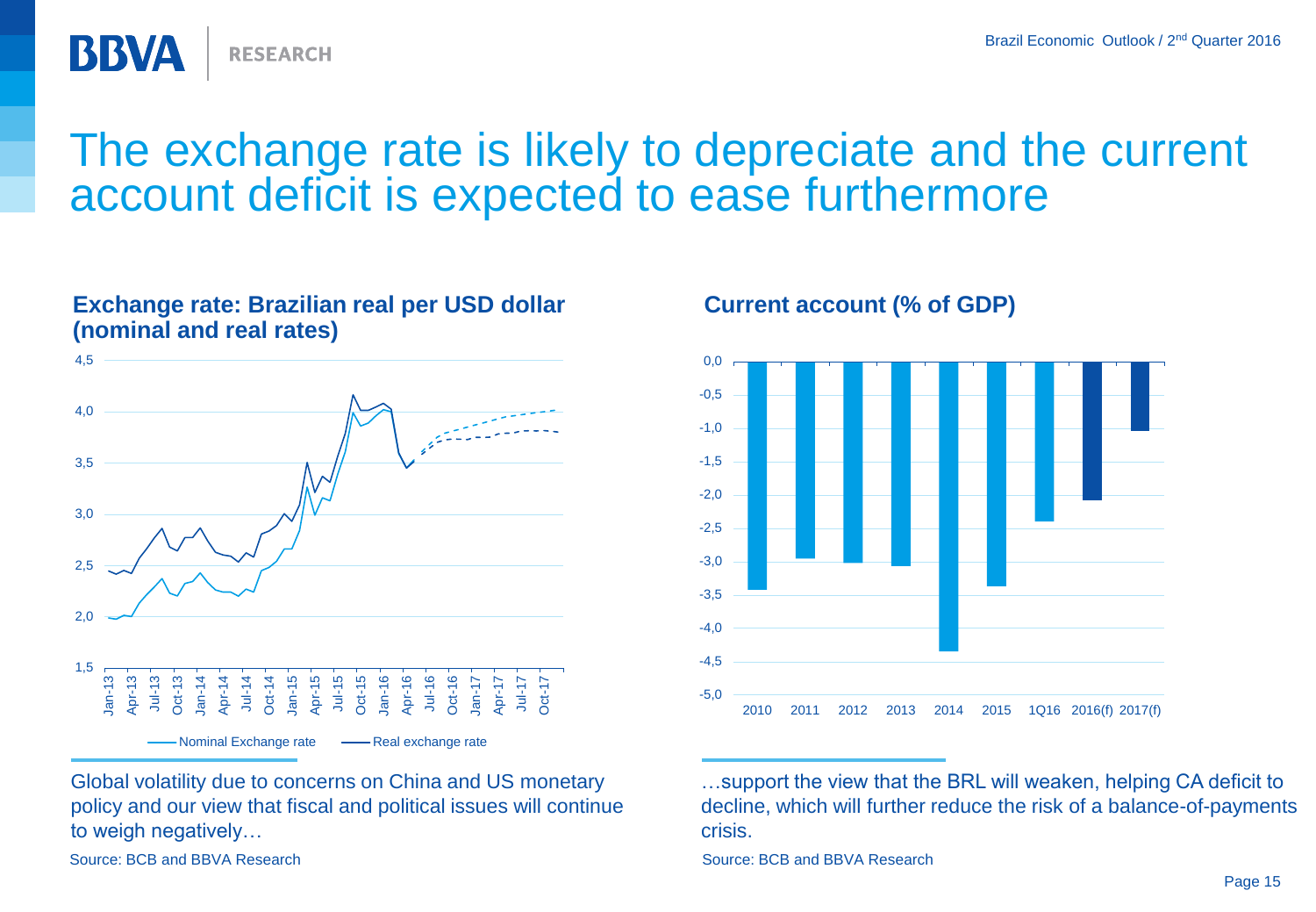**BBVA RESEARCH** 

## Main messages

Economic activity will continue to weaken while the political environment should remain turbulent

GDP will fall around 3.0% in 2016, driven by a contraction of around 6% in the domestic demand

We expect positive GDP growth in 2017, but activity recovery will be slow, in line with our estimates showing potential growth of just 1%

Inflation slowdown and current account improvement will bring some relief, while fiscal concerns will continue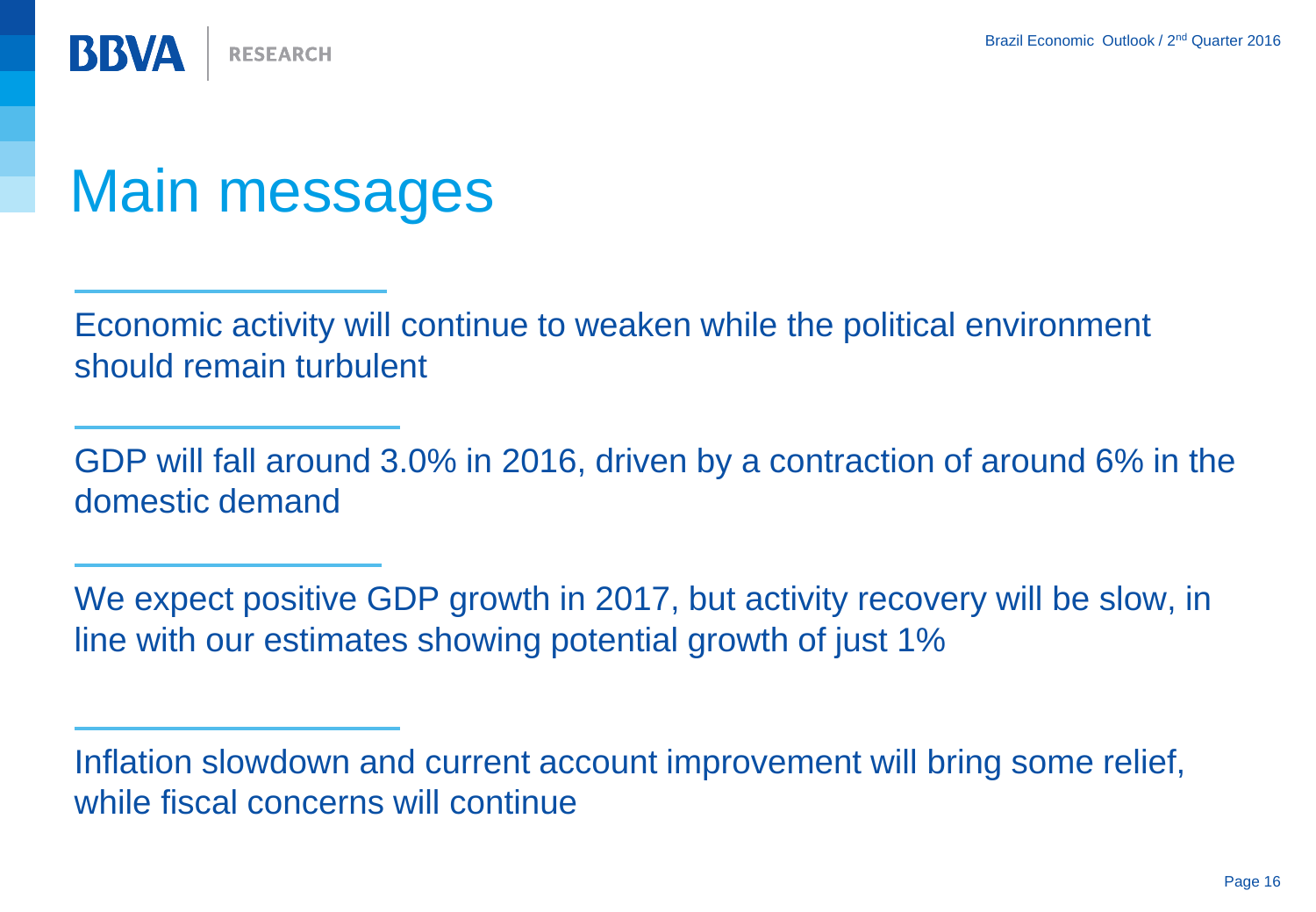

## **Annex**